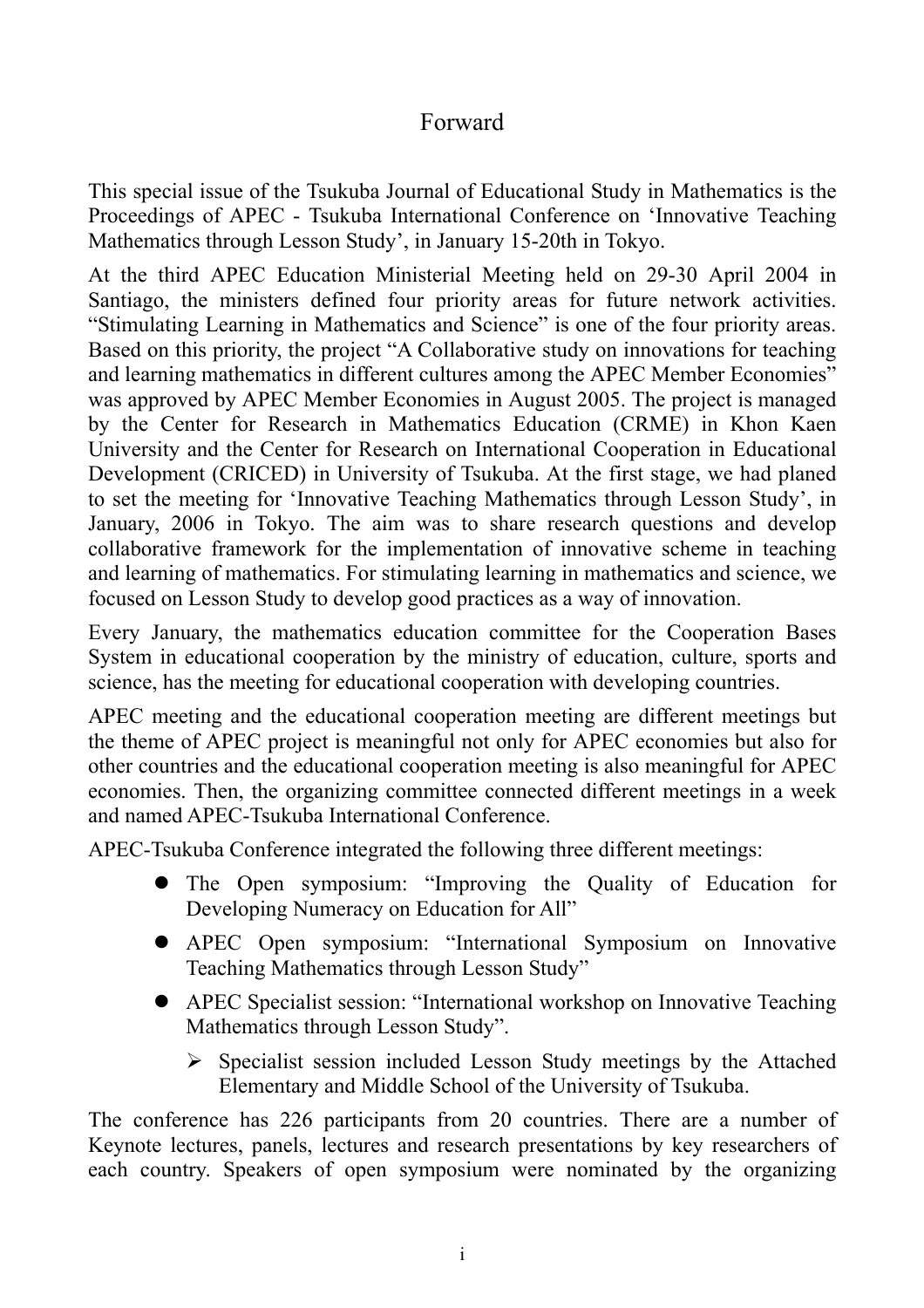committees from the view point of the planning of the educational cooperation for developing numeracy. Speakers of APEC Open symposium were nominated by APEC project overseers. Speakers of APEC specialist session were nominated by APEC economies and APEC project overseers as representatives of economies.

Considering those significant contributions, organizing committee decided to publish all contributions as special issues of the Tsukuba Journal of Mathematical Education for sharing these research papers with members of mathematics education society in the world.

At last part of the forward, we would like to acknowledge supported and contributed governmental organizations and institutions. APEC project "A Collaborative study on innovations for teaching and learning mathematics in different cultures among the APEC Member Economies" is proposed from Thailand. The conference is organized by the University of Tsukuba with the organizing committee with support of APEC Project Overseers, co-organized by: Ministry of Education, Culture, Sports, Science and Technology of Japan (MEXT) and Japan International Cooperation Agency (JICA), supported by Ministry of Foreign Affairs of Japan (MOFA), Japan Society of Mathematical Education (JSME), Japan Society for Science Education (JSSE).

We would like to deeply appreciate these organizations and institutions, and contributors who worked for the conference.

March 31, 2006

Editors Masami Isoda Shizumi Shimizu Takeshi Miyakawa Kazuhiro Aoyama Kimiho Chino